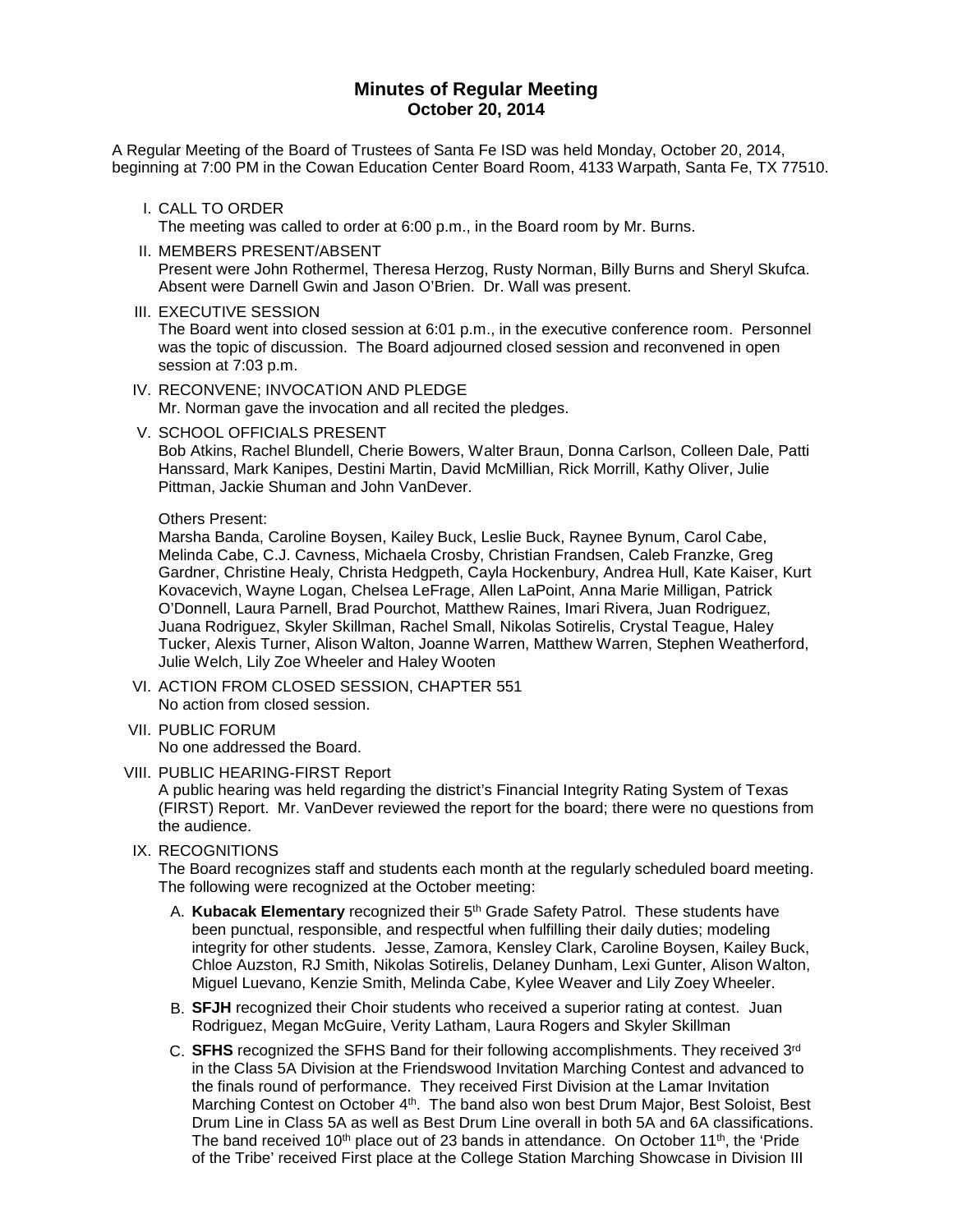A. The band won Best Color Guard, Best Visual, Best Overall Effect and Best Music. On Oct. 18<sup>th</sup>, the band competed in UIL competition at the Pearland High School Stadium. The Band received a Division I rating.

- D. **SFHS** recognized the SFHS Choir students on their competitions. Out of 25 students who competed, 9 advanced to the next level, All-Region Competition. Kelsey Perkins, Soprano 1, Victoria Cole, Alto 1, Michaela Crosby, Alto 1, Haley Tucker, Alto 2, Mackenzie Brown, Tenor 1, Cameron Louvier, Tenor 2, Caleb Franzke, Bass 2, Charles Bertolino, Bass 2, Alexder Leon, Bass. The Choir will perform at the Region 17 Choir Clinic & Concert which will be held at SFHS on November 15<sup>th</sup>.
- E. **SFHS** recognized the SFHS Cheerleaders for awards received during their NCA Summer Camp. The Cheerleaders listed below, were all awarded NCA All-American At Camp awards. Christa Hedgpeth, Head Cheerleader; Raynee Bynum, Co-Head Cheerleader; Haley Wooten, Alexis Turner and Laura Parnell. Cheer Coach is Tamara Henderson.
- F. **SFHS** recognized Cayla Hockenbury, who was named Houston Chronicle Athlete of the Week for September. Cayla's stats include: 864 Assists, 244 Digs, 89 Kills, 46 Aces, 9.5 Blocks.
- G. **Employees of the Month:** RJW-Christine Healy, Kubacak-Julie Welch, Jr. High-Marsha Banda, H.S.-C.J. Cavness, Transportation-Stephen Weatherford, Maintenance-Rick Steele, Custodial-Araceli Aquilera, Child Nutrition-Angelica Lopez, Police-Crystal Teague, Admin-Randie Martindale

## X. INFORMATION ITEMS

A. Monthly Reports

The Board reviewed monthly reports on personnel, child nutrition, tax collection, technology, transportation, finance, police department, maintenance, grants and campuses.

B. TASB Presentation

Mr. Christian Frandsen from TASB, presented the District with a 48" T.V., which was won by Mr. Rothermel at the TASA/TASB Annual Conference in Dallas. The T.V. will be utilized by students/teachers in the District.

C. Food Co-Op Update

Mrs. Bowers updated the Board on the Food Purchasing Co-Op. She reported that during its first full year, the 36 member districts have received a payback which is based on a percentage of your total purchases within the co-op. SFISD received \$5,297.85.

D. SFISD Wellness Program

Ms. Hanssard presented information on the Movband which will be part of a wellness incentive program developed by an attendance incentive committee that was formed last Spring. It is a 12 week program that already has over 150 employees signed up. There will be challenges within campuses and district wide. The Movband tracks the number of steps and moves you make. It is all on-line and can be tracked for challenge and individual progress information.

# XI. CONSENT AGENDA

Mr. Norman made a motion to approve the Consent Agenda. Mrs. Herzog seconded and all voted in favor.

- A. Minutes from September 22, 2014
- B. Accounts Payable \$361,202.13
- C. Budget Amendment #2
- D. Purchases Over \$25,000.00
- E. Workers Compensation Inter-local Agreement
- F. Galveston County Fair & Rodeo "Special Days" Resolution and Adjunct Faculty Member
- G. Instructional Materials Adoption Committee
- XII. REGULAR AGENDA
	- A. Mr. Rothermel made a motion to approve the District and Campus Improvement Plans. Mrs. Skufca seconded and all voted in favor.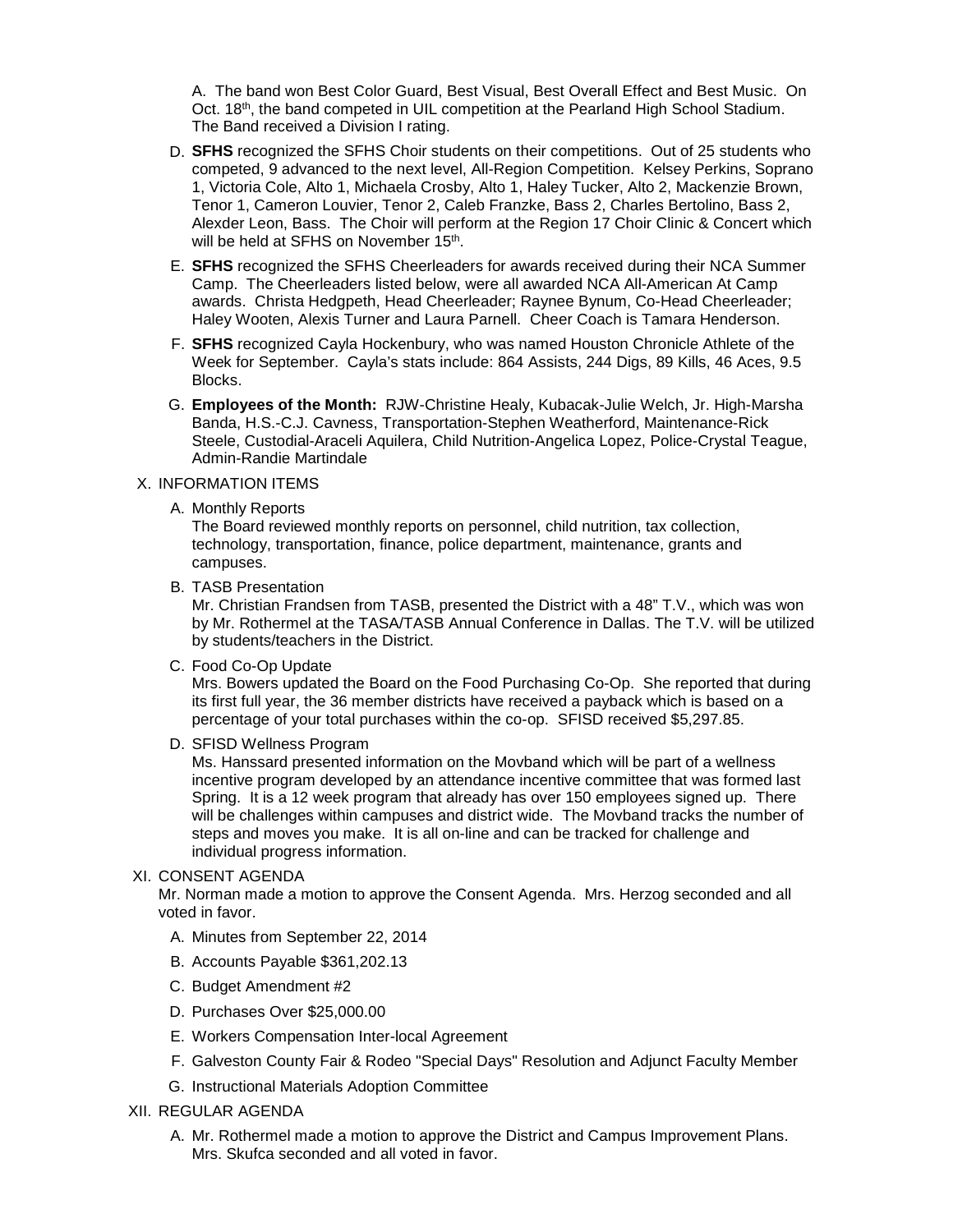- B. Mr. Norman made a motion to approve the submission of the Bilingual Education Waiver for the 2014-2015 school year. Mrs. Herzog seconded and all voted in favor.
- C. Mr. Norman made a motion to approve acceptance of all donations greater than \$5,000 received for the month of September with the total donations for September being \$14,916.00. Mrs. Herzog seconded and all voted in favor.
- D. Mr. Norman made a motion to approve the 2014 Tax Roll and recognize compliance with the Texas Property Tax Code. Mrs. Herzog seconded and all voted in favor.
- E. Mr. Rothermel made a motion to approve the Facilities Use Agreement with James Kilroy, President of the Mark Kilroy Foundation from November 1, 2014 through October 31, 2015. Mrs. Herzog seconded and all voted in favor.
- F. Mr. made a motion to approve renewal fees for Skyward Finance and Student Modules for 2014-2015 in the amount of \$51,951.00. Mrs. Herzog seconded and all voted in favor.
- G. Mr. Norman made a motion to approve the contract with Lemons Auctioneers, LLC, to provide auction services for the former business office building. Mr. Rothermel seconded and all voted in favor.
- H. Mr. Norman made a motion to approve the contract with PBK MEP Engineering Services for professional services related to the replacement of damaged HVAC equipment as part of the 2013 hail claim. Mrs. Herzog seconded and all voted in favor.
- I. Mr. Rothermel made a motion to approve the lease/purchase program and funding to purchase 2-in-1 laptop computers for staff members not to exceed \$100,000.00. Mrs. Skufca seconded and all voted in favor.
- J. Mr. Norman made a motion to approve the purchase of refurbished laptops for teachers so that the district may begin a life cycle for classroom technology and refresh devices. Purchase not to exceed \$24,750.00. Mrs. Herzog seconded and all voted in favor.
- K. Mr. Rothermel made a motion to approve TASB HR Services to perform a salary audit as presented. Mrs. Herzog seconded and all voted in favor.
- L. Mrs. Skufca made a motion to adopt the Galveston County Schools Consortium 2015 Legislative Priorities. Mrs. Herzog seconded and all voted in favor.

### XIII. BOARD COMMUNICATION

#### Ms. Hanssard

• Reviewed with the Board a list of upcoming events for October/November. A Galveston Daily News reporter and photographer were on the H.S. campus on Friday to get an idea of Indian Hour. They are doing an article highlighting SF and other Districts that have a similar program. The article should run in the paper sometime this week.

### Mr. VanDever

- Thanked the Transportation Dept. staff for all they do to transport our students safely each day.
- Dr. Shuman
	- Commented on the great performance the band put on at the Pearland Marching Contest. She was also was able to take in the performance of "Ordinary People" at the High School. Impressed with the students and staff.
- Mr. Rothermel
	- Commented on how proud he is of all of the programs at SFISD. Congratulated the Band on all of their recent accomplishments. Their performance at the football game was outstanding. Don't forget to sign up for Celebrate My Drive.
- Mrs. Herzog
	- Thanked Cherie Bowers for her hard work with the Food Purchasing Co-Op. Also thanked all the Administrators for their hard work.
- Mr. Norman
	- Thanked everyone who worked on the District and Campus Improvement Plans. It was obvious that a lot of hard work and effort went into the development of the plans.
- Mr. Burns
	- Congratulated students and staff on all the awards they are winning. There were no ineligible football players during this eligibility period. It goes to show that academics are #1 with our district. Thanked Rick Morrill and the IT staff for making sure teachers